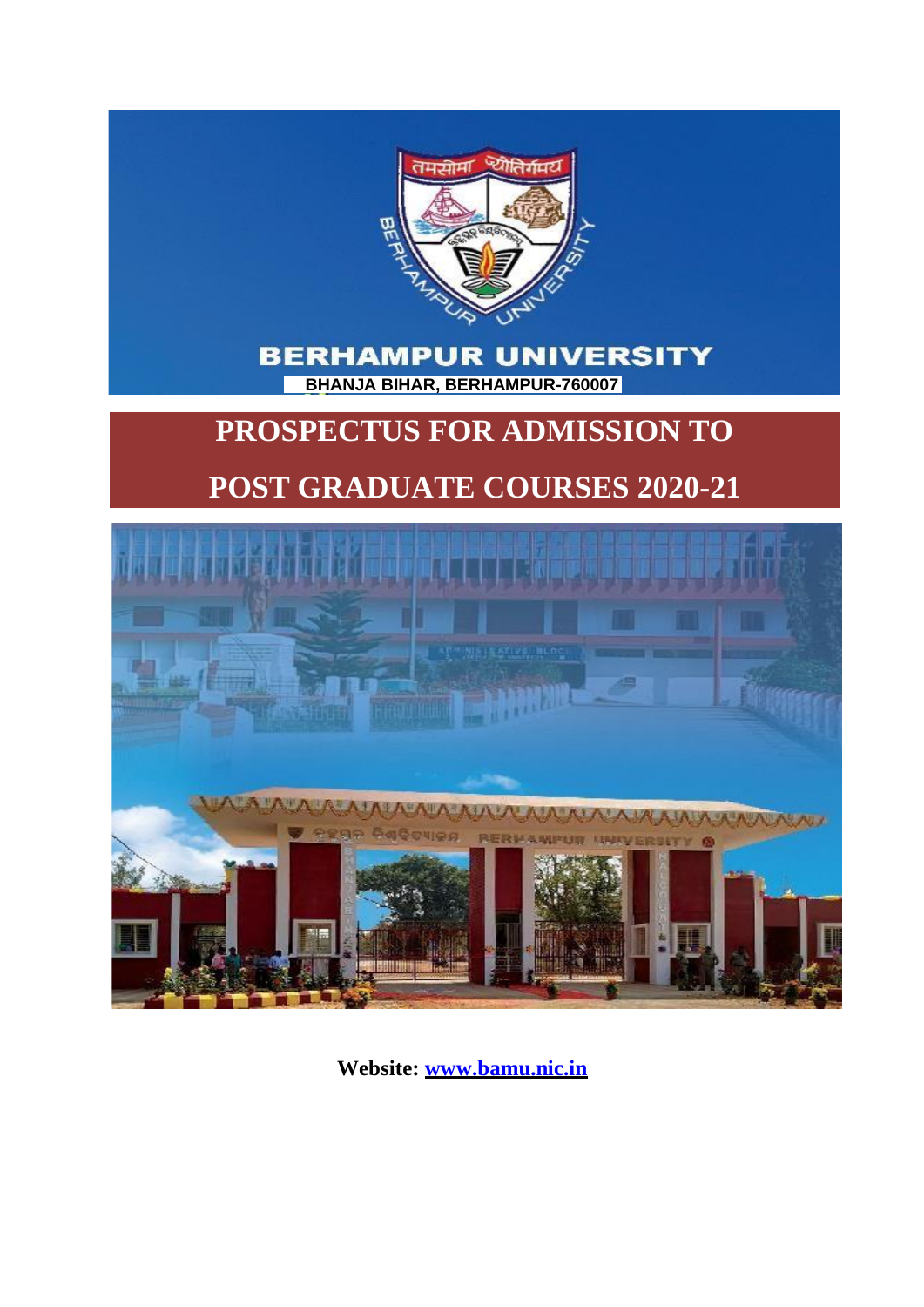| Sl. No.      | <b>Item</b>                                       |
|--------------|---------------------------------------------------|
| $\mathbf I$  | The University                                    |
| $\mathbf{H}$ | <b>PG Courses offered</b>                         |
| Ш            | <b>Admission Procedure</b>                        |
| $\bf{IV}$    | PG Admission Fees and other charges               |
| V            | Courses Fees for self – financing courses         |
| VI           | <b>Hostel Facilities</b>                          |
| VII          | <b>Disputes</b>                                   |
| VIII         | <b>Anti Ranging Policies</b>                      |
| IX           | Annexure to be submitted at the time of Admission |

# **CONTENTS**

Note: Applicants are advised to visit the Berhampur University website: - [www.bamu.nic.in](http://www.bamu.nic.in/) regularly for updates until the admission process is completed. For further details regarding Common PG Entrance Test (CPET - 2020), applicants are required to visit the website: [www.samsodisha.gov.in.](http://www.samsodisha.gov.in/) No correspondence will be made to individual candidates/ applicants separately.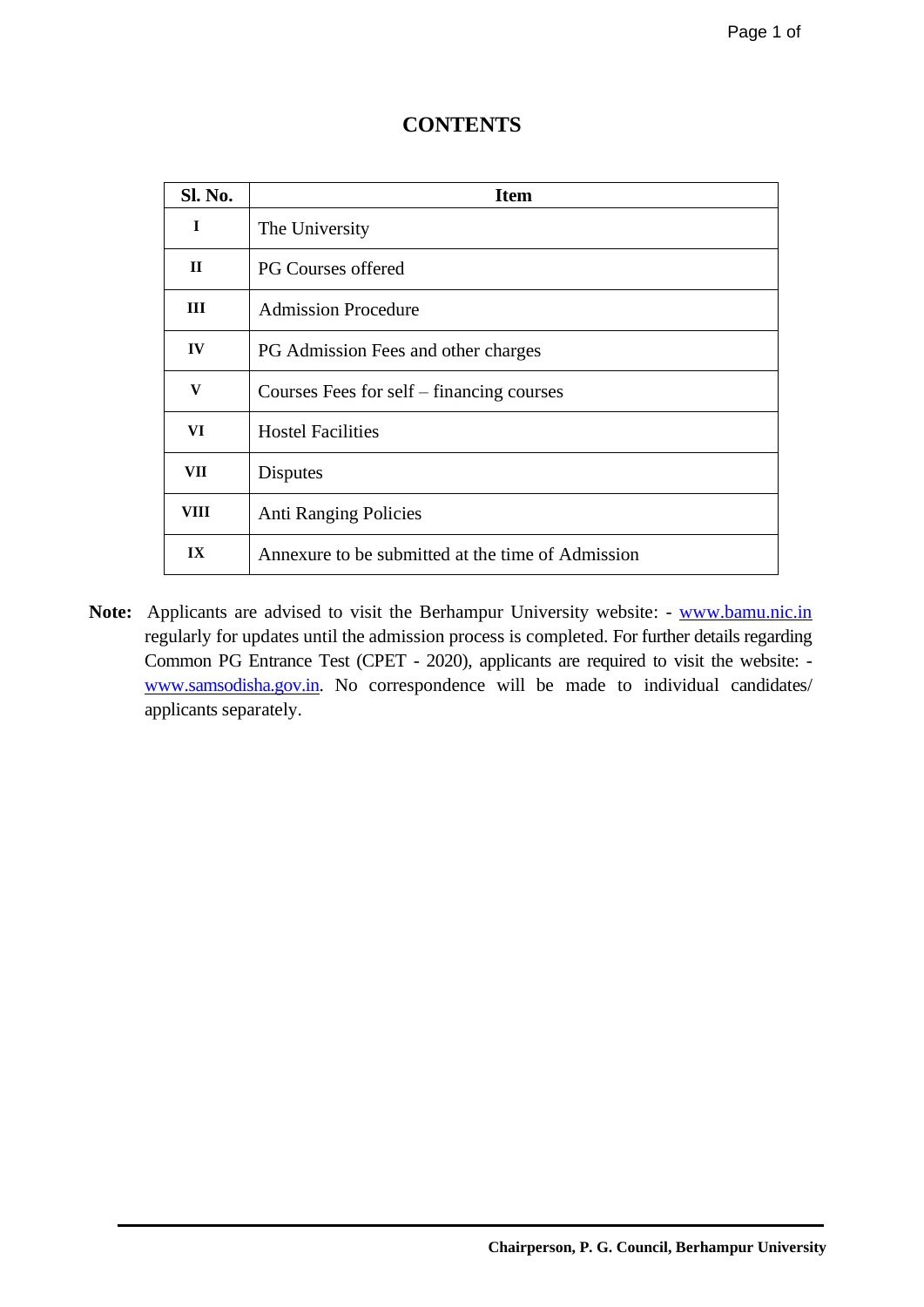### **I. THE UNIVERSITY**

The Berhampur University is a public funded state university, which was established on 2nd January 1967, inaugurated by Dr. A.N. Khosla, the then Governor of Odisha and the first Chancellor of the University. The University later shifted to the present campus known as Bhanja Bihar, named after the celebrated poet of Orissa Kabisamrat Upendra Bhanja. Spreading over an area of about two hundred fifty acres, the university is twelve kilometers and 5 kilometers away from the Berhampur City and Sea-beach (Bay of Bengal) of Gopalpur respectively.

The university has a wide area under its jurisdiction comprising the districts of Ganjam, Gajapati, Koraput, Rayagada, Nowrangapur, Malkangiri, and Kandhamala. The University looks after 150+ affiliated colleges with various subjects and disciplines such as Arts, Science, Commerce, Law, Education, Medicine, Pharmacology, Homoeopathy, Ayurveda, Nursing, Military Science, Library Science and Fine Arts.

There are twenty plus post-graduate departments in the university offering specialized subjects and M. Phil Programs. Some departments such as, Mass Communication, Tourism and Indian Monuments, Electronic Science, Computer Science, Marine Science, Military Science make the University unique compared to many universities of the country.

The university has achieved great distinction in the academic world and the alumni are highly placed and contributed immensely to the nation and globe. We also offer many higher education degrees such as M. Phil., Ph.D., D. Lit. and D. Sc. The university is well funded by the State, UGC and carries out research and consultancy activities funded by the U.G.C., ICSSR, ICCR, CSIR, DBT, MoES and DST, TATA etc. More than two hundred fifty research oriented and text books have been published by the teachers. The university organizes national and international seminars and conferences every year apart from organizing weekly seminars in the departments. The students are highly encouraged and motivated to take part in the conferences and its organization activities. Several UGC, World Bank and OHEPEE sponsored Refresher Courses/Orientation Programs/Summer schools are conducted regularly in the university for the benefit of university and college teachers.

The University is a permanent member of the Inter University Board of India and Sri Lanka as well as that of the Association of Common Wealth University of London. **The Universityhas been recognized by NAAC accreditation with a rating of 'A'.**

The Campus has twelve teaching blocks, twelve plus hostels, a health center, an Engineering Office, a guest house, an M.E. School, a High School/Junior College, a Library, a Museum- cum-Archival Cell, NSS, Career Counseling cell, Placement cell, Alumni outreach cell, an Aircraft landing ground nearby, residential quarters, mega auditorium, many conference halls, a Playground, a Sports Council center, a shopping complex, a Canteen, ICC, Ethics cell, Innovation – cum – Incretion Centre, Central Instrumentation Centre, Innovation – cum – Incubation Centre, Central Library and Department Libraries, an S.B.I. Branch, Canara Bank Branch, a Post Office, three temples and an Administrative Building, a College Development Council, Human Resource Development Centre, South Odisha Cultural Centre and Employment Exchange etc.

For several decades the university has steadfastly remained as a beacon of light in quality education.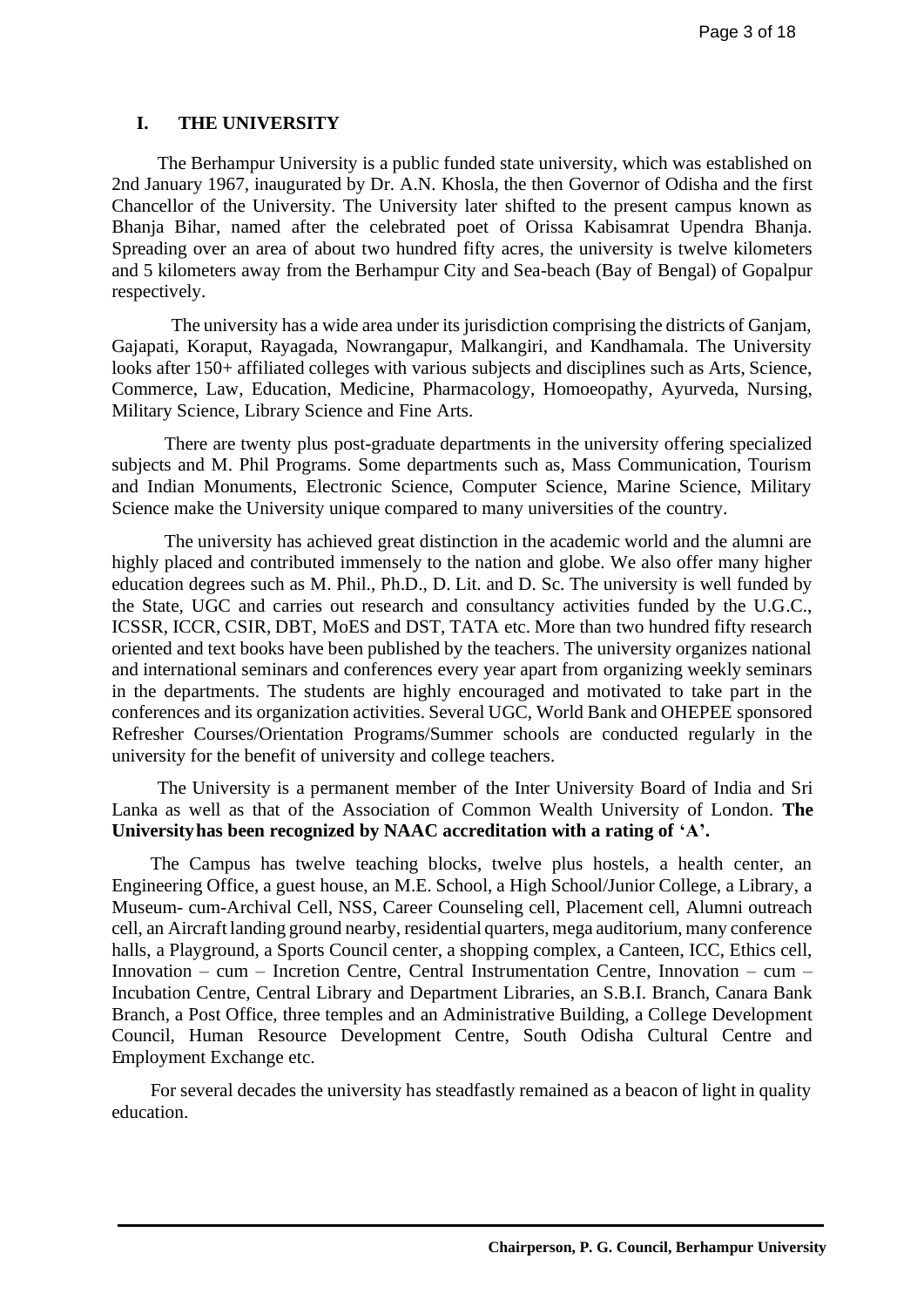# **FACULTY MEMBERS OF P.G. DEPARTMENTS**

#### **P.G. Department of Botany**

| $\cdots$                |                    |                      |                                |
|-------------------------|--------------------|----------------------|--------------------------------|
| <b>Name</b>             | <b>Designation</b> | <b>Qualification</b> | <b>Area of Expertise</b>       |
| Dr. Mrutyunjay Jena     | Asst. Professor    | Ph.D.                | Algology                       |
| Dr. (Ms). A. Leelaveni  | Asst. Professor    | Ph.D.                | Ecotoxicology                  |
| Dr. Sarita Das          | Asst. Professor    | Ph.D.                | Medical microbiology           |
| Dr. Biswa Ranajan Meher | Asst. Professor    | Ph.D.                | Computational Biology and      |
|                         |                    |                      | <b>Bioinformatics</b>          |
| Dr. Padmalochan Hembram | Asst. Professor    | Ph.D.                | <b>Plant Molecular Biology</b> |

# **P.G. Department of Business Administration**

| <b>Name</b>                   | <b>Designation</b>   | <b>Qualification</b>                       | <b>Area of Expertise</b>            |
|-------------------------------|----------------------|--------------------------------------------|-------------------------------------|
| Prof. Satya Narayan Pathi     | Professor            | M.Com., M.Phil., Ph.D.                     | Finance & Accounting                |
| Prof. Anil Kumar Sahu         | Professor            | MBA, M.Com, Ph.D.                          | <b>HR</b>                           |
| Prof. Susant Kumar Baral      | Professor            | MBA, UGC NET, Ph.D.                        | Finance & & General<br>Management   |
| Dr.Nihar Ranjan Misra         | Reader               | MBA, Ph.D., LL.B                           | Marketing & Strategic<br>Management |
| Dr. Suman Kalyan<br>Chaudhury | Placement<br>Officer | M.Com, MBA,<br>PGDPM&IR, Ph.D.,<br>D.Litt. | Finance & Accounting                |
| Dr. Sunil Kumar Pradhan       | Asst. Prof           | MBA, MFT, UGC NET,<br>Ph.D.                | Marketing & General<br>Management   |

#### **P.G. Department of Chemistry**

| <b>Name</b>               | <b>Designation</b>       | <b>Qualification</b>  | <b>Area of Expertise</b>                            |
|---------------------------|--------------------------|-----------------------|-----------------------------------------------------|
| Dr. B.K. Garanaik         | Reader                   | M.Sc., M.Phil., Ph.D. | Organic Synthesis and<br>Environmental<br>Chemistry |
| Dr. S.N. Sahoo            | Asst. Professor          | M.Sc., Ph.D.          | Organometallic<br>Chemistry                         |
| Dr. Ganngam Phaomei       | Asst. Professor          | M.Sc., Ph.D.          | Physical and<br>Nanochemistry                       |
| Dr. Laxmidhar Rout        | Asst. Professor<br>(UGC) | M.Sc. Ph.D., Postdoc  | Synthetic Organic<br>Chemistry                      |
| Dr. Bibhuti Bhusan Parida | Asst. Professor          | M.Sc. Ph.D., Postdoc  | Organic Chemistry                                   |

# **P.G. Department of Commerce**

| <b>Name</b>             | <b>Designation</b> | <b>Qualification</b>   | <b>Area of Expertise</b> |
|-------------------------|--------------------|------------------------|--------------------------|
| Dr. Gouri Sankar Lall   | Professor          | M.Com., M.Phil., Ph.D. | Finance, Institutional   |
|                         |                    |                        | Finance, Market          |
|                         |                    |                        | Research                 |
| Mr. B. Venkateswara Rao | Asst. Professor    | M.Com., MBA, UGC-      | Banking & Finance        |
|                         |                    | NET-JRF (Commerce),    |                          |
|                         |                    | UGC-NET (Management),  |                          |
|                         |                    | APSET, Ph.D.           |                          |
| Mr. Maheswara Sethi     | Asst. Professor    | M. Com.,               | Accounting & Finance     |
|                         |                    | UGC-NET-JRF            |                          |
| Mr. Sakti Ranjan Dash   | Asst. Professor    | M.Com., M. Phil.,      | Accounting & Finance     |
|                         |                    | UGC-NET                |                          |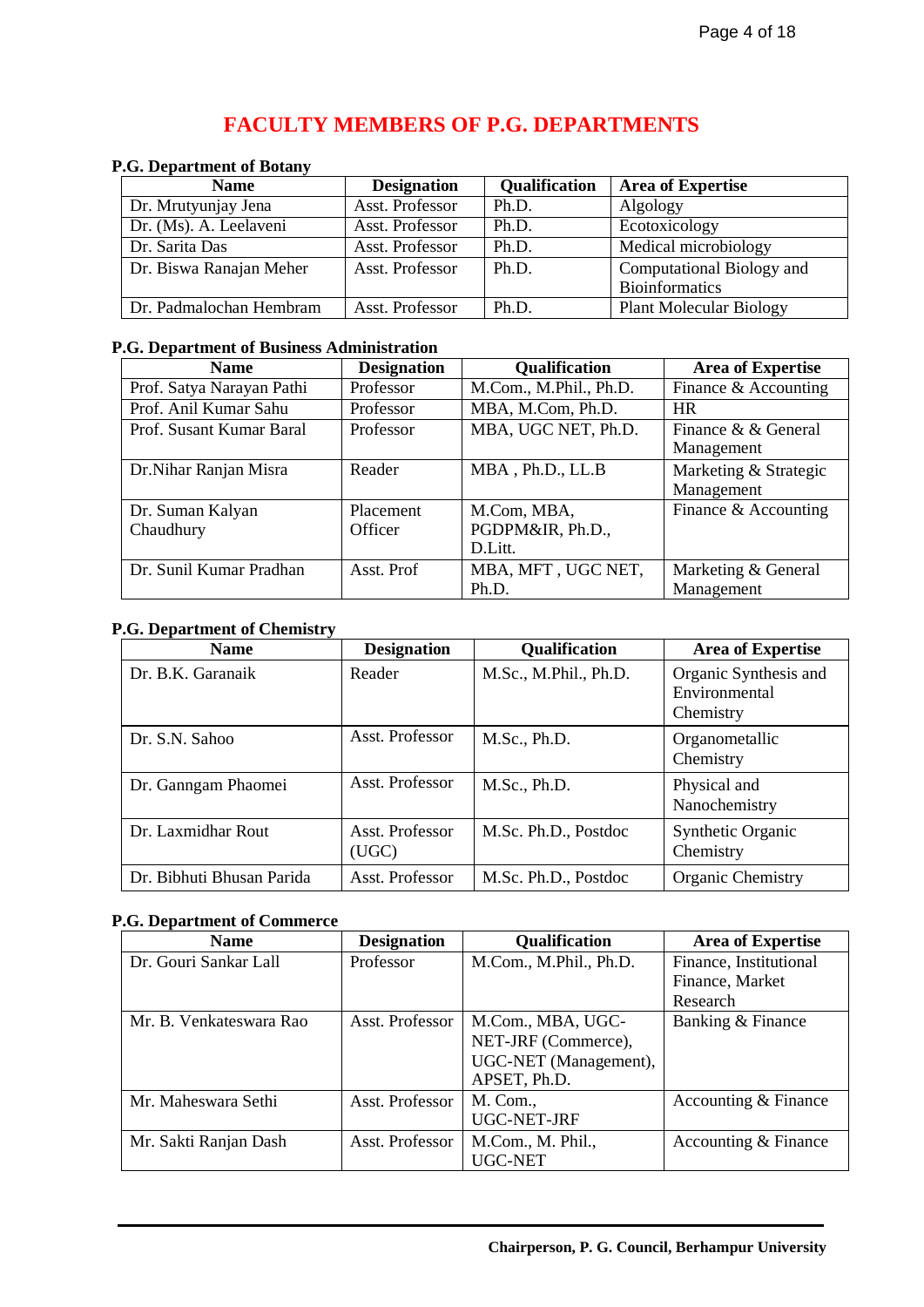| <b>Name</b>                | <b>Designation</b> | <b>Qualification</b> | <b>Area of Expertise</b>                                             |
|----------------------------|--------------------|----------------------|----------------------------------------------------------------------|
| Dr. Manas Ranjan Patra     | Professor          | Ph.D.                | Artificial Intelligence,<br>Applications of data mining              |
| Dr. Susanta Kumar Das      | Reader             | Ph.D.                | Software Engineering, MIS                                            |
| Dr. Satya Narayan Tripathy | Asst. Professor    | Ph.D.                | <b>Computer Network Security, Data</b><br><b>Mining Applications</b> |
| Dr. Bonomali Khuntia       | Asst. Professor    | Ph.D.                | Soft Computing, Machine<br>Learning                                  |
| Mr. Bikash Ranjan Bag      | Asst. Professor    | M.Tech.              | Natural Language Processing, IoT                                     |

#### **P.G. Department of Computer Science**

# **P.G. Department of Economics**

| <b>Name</b>              | <b>Designation</b> | <b>Qualification</b> | <b>Area of Expertise</b>                           |
|--------------------------|--------------------|----------------------|----------------------------------------------------|
| Prof. Sudhakar Patra     | Professor          | M.A., M.Phil., Ph.D. | Econometrics, Mathematical                         |
|                          |                    |                      | Economics, Development                             |
|                          |                    |                      | <b>Economics</b>                                   |
| Dr. Sandhayarani Das     | Reader             | M.A. Ph.D.           | Macro Economics and Industrial<br><b>Economics</b> |
| Mr. Bishnu Charan Behera | Asst. Professor    | M.A. (NET)           | Banking, Poverty & FIM                             |
| Mr. Pabitra Singh        | Asst. Professor    | M.A. M.Phil.         | <b>Mathematical Economics</b>                      |
| Ms. Diptimayee Mishra    | Asst. Professor    | M.A., Ph.D.          | <b>Mathematical Economics</b>                      |

#### **P.G. Department of Electronic Science**

| <b>Name</b>             | <b>Designation</b> | <b>Qualification</b> | <b>Area of Expertise</b>        |
|-------------------------|--------------------|----------------------|---------------------------------|
| Prof. Rabindra Kishore  | Professor          | M.Sc., PhD           | RF & Wireless Communication     |
| Mishra                  |                    |                      | <b>Systems</b>                  |
| Dr. Dhruba Charan Panda | Reader             | M.Sc., PhD           | Microwave circuits, Antenna     |
|                         |                    |                      | Engineering, Biological         |
|                         |                    |                      | Applications of Microwave,      |
|                         |                    |                      | Soft-computing Techniques       |
| Dr. (Mrs) Rashmita      | Asst. Professor    | M.Sc., PhD           | RF & Microwave                  |
| Kumari Panigrahi        |                    |                      |                                 |
| Mr. Deepak Kumar Naik   | Asst. Professor    | M.Sc., M. Tech.      | Microprocessor, VLSI Design,    |
|                         |                    |                      | <b>Digital Image Processing</b> |
| Dr. Narayan Sahoo       | Asst. Professor    | M.Sc., M.Tech.,      | Transport in quantum well field |
|                         |                    | Ph.D.                | effect transistor structures,   |
|                         |                    |                      | Semiconductor materials and     |
|                         |                    |                      | devices, Optical properties of  |
|                         |                    |                      | nano-structures.                |

#### **P.G. Department of English**

| <b>Name</b>             | <b>Designation</b> | <b>Qualification</b> | <b>Area of Expertise</b>                                                               |
|-------------------------|--------------------|----------------------|----------------------------------------------------------------------------------------|
| Dr. Balabhadra Tripathy | Reader             | M.A., M.Phil., Ph.D. | American Drama; Post-<br>modernism; Popular Culture                                    |
| Dr. (Mrs.) Shruti Das   | Reader             | M.A., M.Phil., Ph.D. | Linguistics and ELT Critical<br>Theory; Postcolonial Literature;<br>Poetry             |
| Dr. T. Eswar Rao        | Asst. Professor    | M.A., Ph.D.          | Indian, British, American<br>Drama; 18 <sup>th</sup> , 19 <sup>th</sup> Century Poetry |
| Anil Kumar Tiriya       | Asst. Professor    | M.A.                 | <b>American Fiction</b> ; Linguistics                                                  |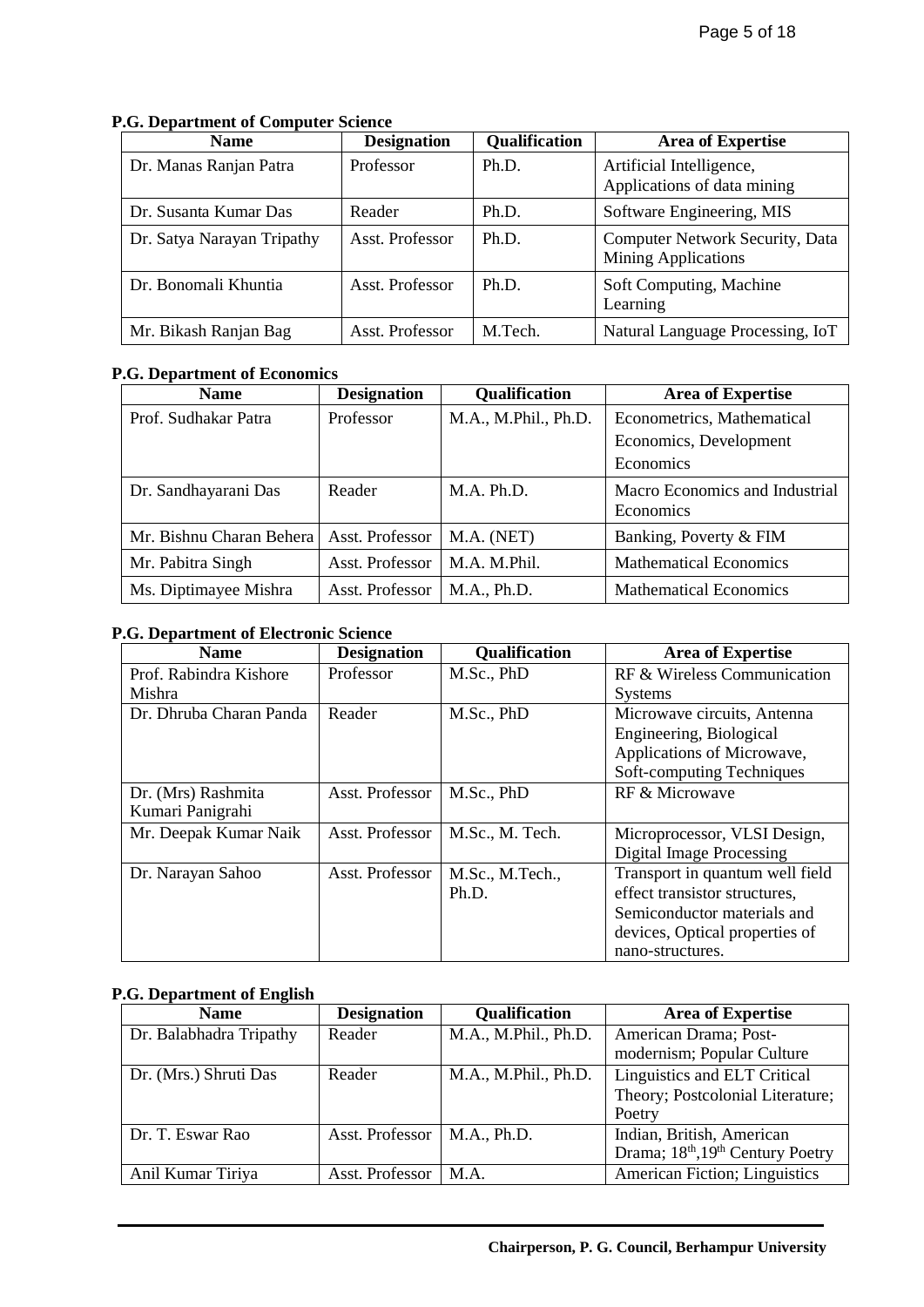#### **P.G. Department of History**

| <b>Name</b>           | <b>Designation</b>     | Qualification        | <b>Area of Expertise</b>     |
|-----------------------|------------------------|----------------------|------------------------------|
| Dr. Sadananda Nayak   | Reader                 | M.A., M.Phil., Ph.D. | <b>Modern Indian History</b> |
| Dr. R.K. Bhuyan       | Assistant<br>Professor | M.A., M.Phil, Ph.D.  | Ancient Indian History       |
| Sri Sankarsan Mallick | Assistant<br>Professor | M.A., M.Phil.        | Medieval Indian History      |

### **P.G. Department of Home Science**

| <b>Name</b>                     | <b>Designation</b> | <b>Qualification</b>  | <b>Area of Expertise</b>                                         |
|---------------------------------|--------------------|-----------------------|------------------------------------------------------------------|
| Prof. Arundhati Rath            | Professor          | M.Sc., PhD            | Human Development & Family<br><b>Studies</b>                     |
| Prof. Puspanjali<br>Samanataray | Professor          | M.Sc., PhD            | Community Resource Management &<br>Nutrition, Dietetics.         |
| Dr. Harapriya Samantraya        | Reader             | M.Sc., PhD,<br>D.Lit. | <b>Community Resource Management</b><br>and Nutrition, Dietetics |

# **P.G. Department of Industrial Relations and Personnel Management**

| <b>Name</b>                   | <b>Designation</b> | Qualification                         | <b>Area of Expertise</b>                              |
|-------------------------------|--------------------|---------------------------------------|-------------------------------------------------------|
| Dr. B.B Mohapatro             | Professor          | M.A. LL.B., Ph.D.                     | OB, IHRM, HRM                                         |
| Dr. S. B. Patro               | Asst. Professor    | $M.A. LL.B.$ , $Ph.D.,$<br>UGC-NET    | LABOUR LEGISLATION, OC                                |
| Mr. B. K. Lakra               | Asst. Professor    | M.A. UGC-NET                          | PPM, Labour Welfare & HRM                             |
| Dr. (Mrs.) Anuva<br>Choudhury | Asst. Professor    | M.A. LL. B., Ph.D.,<br><b>UGC-NET</b> | Research Methodology, HRD&<br><b>Labour Economics</b> |
| Ms. Itishree Gita Kumari      | Asst. Professor    | M.A. UGC-NET                          | PPM, Labour Welfare & HRM                             |

#### **P.G. Department of Journalism & Mass Communication**

| <b>Name</b>         | <b>Designation</b> | <b>Oualification</b>                                                    | <b>Area of Expertise</b> |
|---------------------|--------------------|-------------------------------------------------------------------------|--------------------------|
| Hari Krishna Behera |                    | Guest Faculty   Ph.D., MA(J&MC), UGC-NET                                |                          |
|                     |                    | Harish Chandra Behera   Guest Faculty   MA (History), MA(J&MC), UGC-NET |                          |

### **P.G. Department of Law**

| <b>Name</b>             | <b>Designation</b> | <b>Qualification</b> | <b>Area of Expertise</b> |
|-------------------------|--------------------|----------------------|--------------------------|
| Mr. Chitta Ranjan Gogei | Asst. Professor    | LL.M., UGC-NET       | Administrative Law       |

# **P.G. Department of Linguistics**

| <b>Name</b>     | <b>Designation</b>     | <b>Qualification</b> | <b>Area of Expertise</b>                                                |
|-----------------|------------------------|----------------------|-------------------------------------------------------------------------|
| Dr. Smita Sinha | Associate<br>Professor | D.Litt., Ph.D.       | Applied Linguistics, Socio-Linguistics,<br><b>Endangered Languages,</b> |
| Mr. A.K. Kujur  | Asst. Professor        | M.Phil.              | Morpho-Syntax, Communicative<br><b>English, Tribal Studies</b>          |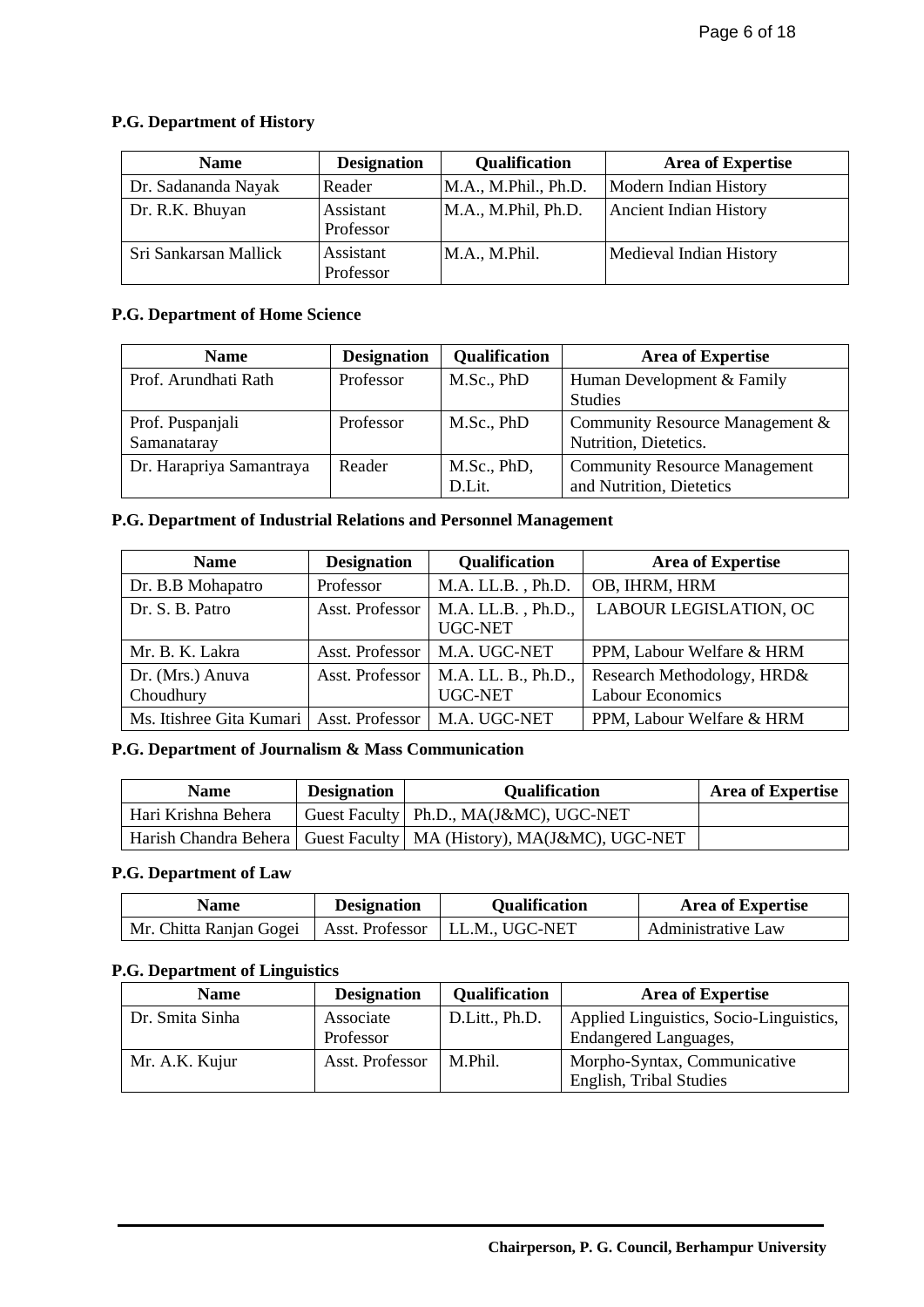# **P.G. Department of Marine Sciences**

| <b>Name</b>       | <b>Designation</b> | <b>Qualification</b> | <b>Area of Expertise</b>                                                                       |
|-------------------|--------------------|----------------------|------------------------------------------------------------------------------------------------|
| Dr. P.K. Mohanty  | Professor          | Ph.D.                | M.Sc., M. Phil., Coastal Process Studies Monsoon<br>Variability and Extreme weathers<br>Events |
| Dr. Shesdev Patro | Asst. Professor    | M.Sc., Ph.D.         | <b>Biological Oceanography</b>                                                                 |

#### **P.G. Department of Mathematics**

| <b>Name</b>            | <b>Designation</b> | <b>Qualification</b> | <b>Area of Expertise</b>           |
|------------------------|--------------------|----------------------|------------------------------------|
| Dr. Raghunath Patra    | Asst. Professor    | M.Sc., Ph.D.         | <b>Relativity and Cosmology</b>    |
|                        |                    |                      |                                    |
| Dr. Padmanaya Samanta  | Asst. Professor    | M.A., LL.M.          | Summability in Sequence Spaces,    |
|                        |                    | M.Phil. Ph.D.        | Fourier Series, Operation Research |
| Dr. Madan Mohan Soren  | Asst. Professor    | M.Sc., M.Phil.,      | Complex Analyasis                  |
|                        |                    | Ph.D.                |                                    |
| Dr. Pabitra Kumar Jena | Asst. Professor    | M.Sc., M.Phil.,      | <b>Operator Theory</b>             |
|                        |                    | Ph.D., Post-Doc.     |                                    |

# **P.G. Department of Odia**

| <b>Name</b>        | <b>Designation</b> | <b>Qualification</b>             | <b>Area of Expertise</b>                                   |
|--------------------|--------------------|----------------------------------|------------------------------------------------------------|
| Dr. P.K.Swain      | Professor          | M.A., M.Phil., Ph.D.             | Modern Odia Literature and<br><b>History of Literature</b> |
| Dr. S.Naik         | Reader             | M.A., M.Phil., Ph.D.,<br>D.Litt. | Drama, Linguistics and Folklore                            |
| Dr. D.P. Satapathy | Asst. Professor    | M.A., M.Phil, Ph.D.              | Drama                                                      |
| Dr. Sameer Bhoi    | Asst. Professor    | M.A., B.Ed, M.Phil., Ph.D.       | Folklore & Tribal study                                    |

#### **P.G. Department of Physics**

| <b>Name</b>              | <b>Designation</b> | Qualification          | <b>Area of Expertise</b>        |
|--------------------------|--------------------|------------------------|---------------------------------|
| Dr. Sukanta Ku. Tripathy | Professor          | M.Sc., M.Phil., Ph.D.  | Photonics                       |
| Dr. Sidhartha S. Panda   | Reader             | M.Sc., M.Phil. & Ph.D. | Particle Physics                |
| Dr. Sashi Sekhar Behera  | Asst. Professor    | M.Sc.                  | <b>Condensed Matter Physics</b> |
| Dr. Salila Das           | Asst. Professor    | M.Sc., M.Phil. & Ph.D. | <b>Condensed Matter Physics</b> |
| Mr. Kusha Kumar Naik     | Asst. Professor    | M.Sc., M.Tech.         | <b>Condensed Matter Physics</b> |

#### **P.G. Department of Political Science**

| <b>Name</b>           | <b>Designation</b>               | <b>Qualification</b>                                          | <b>Area of Expertise</b>          |
|-----------------------|----------------------------------|---------------------------------------------------------------|-----------------------------------|
| Dr. Dasarathi Bhuiyan | Asst. Professor   M.A., Ph.D.    |                                                               | State Politics & Public Admn.     |
| Dr. Rajesh Seth       | Asst. Professor                  | $\vert$ M.A., M. Phil. Ph.D. Political Theory, Indian Govt. & |                                   |
|                       |                                  | & UGC (NET)                                                   | Politics.                         |
| Dr. Sharada P. Rout   | Asst. Professor   M.Phil., Ph.D. |                                                               | Law and Governance, Public Policy |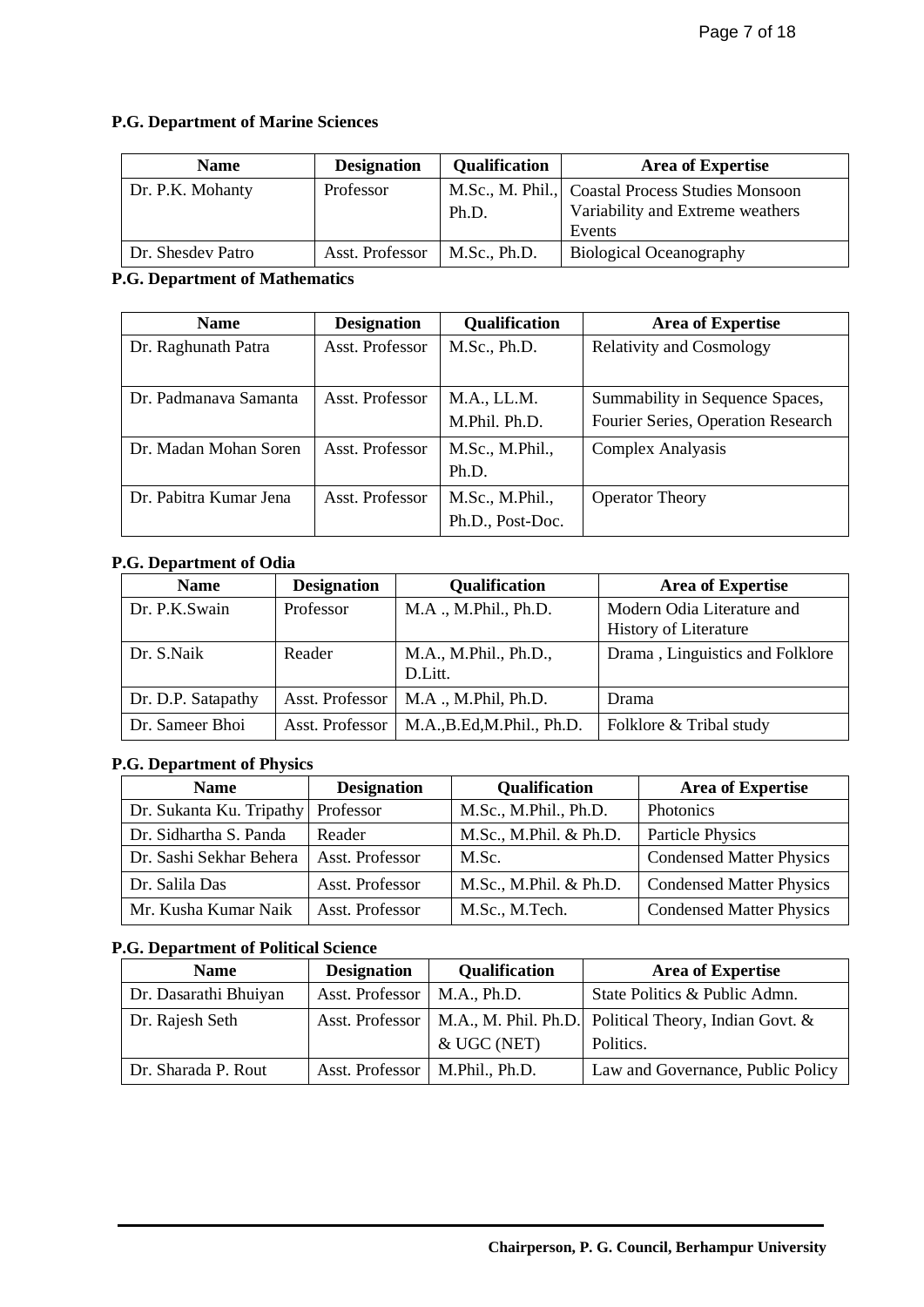| <b>Name</b>          | <b>Designation</b> | <b>Qualification</b>     | <b>Area of Expertise</b>                                   |
|----------------------|--------------------|--------------------------|------------------------------------------------------------|
| Dr. (Mrs.) G. Mishra | Professor          | M.Sc. M.Phil., Ph.D.     | Cell Physiology $&$<br>Biochemistry                        |
| Dr. P. K. Dixit      | Reader             | M.Sc. Ph.D.              | Stress Physiology $\&$<br>Biochemistry                     |
| Dr. T. K. Barik      | Asst. Professor    | M.Sc. Ph.D.              | Entomology, Radiation<br><b>Biology and Nanotechnology</b> |
| Sri J. K. Seth       | Asst. Professor    | M.Sc.<br><b>CSIR-NET</b> | Cytogenetics, Ichthyology and<br>Biodiversity              |
| Sri L K. Murmu       | Asst. Professor    | M.Sc. M. Phil., CSIR-NET | Biochemistry                                               |
| Dr. S. K. Dash       | Asst. Professor    | M. Sc. Ph.D.             | Biochemistry                                               |

#### **P.G. Department of Zoology**

# **II. COURSES OFFERED**

The following regular P.G. / Self Financing courses are offered in Semester Pattern under Choice Based Credit System for the Academic session 2020-2021. The duration and number of seats available for each course are mentioned in **Table I.**

| <b>Sl. No.</b>                | <b>Post Graduate Courses</b>                     | <b>Duration</b> | No. of<br>seats |  |
|-------------------------------|--------------------------------------------------|-----------------|-----------------|--|
| $\mathbf{1}$                  | <b>M.Sc. in Botany</b>                           | 4 semesters     | 50              |  |
| $\overline{2}$                | <b>M.Sc. in Chemistry</b>                        | 4 semesters     | 50              |  |
| 3                             | M.Sc. in Electronic Science & Technology         | 4 semesters     | 40              |  |
| $\overline{\mathbf{4}}$       | <b>M.Sc. in Marine Sciences</b>                  |                 |                 |  |
|                               | (a) Oceanography                                 | 4 semesters     | 25              |  |
|                               | (b) Marine Biology                               | 4 semesters     | 25              |  |
| 5                             | <b>M.Sc. in Physics</b>                          | 4 semesters     | 50              |  |
| 6                             | <b>M.Sc. in Zoology</b>                          | 4 semesters     | 50              |  |
| $\overline{7}$                | M.A/M.Sc. in Home Science (Only for women)       | 4 semesters     | 50              |  |
| 8                             | <b>M.A/M.Sc. in Mathematics</b>                  | 4 semesters     | 50              |  |
| 9                             | <b>M.A.</b> in Economics                         | 4 semesters     | 50              |  |
| 10                            | M.A. in English                                  | 4 semesters     | 50              |  |
| 11                            | M.A. in History                                  | 4 semesters     | 50              |  |
| 12                            | Master in I.R. & P.M.                            | 4 semesters     | 50              |  |
| 13                            | <b>M.A.</b> in Linguistics                       | 4 semesters     | 50              |  |
| 14                            | <b>M.A. in Journalism and Mass Communication</b> | 4 semesters     | 50              |  |
| 15                            | M.A. in Odia                                     | 4 semesters     | 50              |  |
| 16                            | <b>M.A. in Political Science</b>                 | 4 semesters     | 50              |  |
| 17                            | <b>Master of Business Administration (MBA)</b>   | 4 semesters     | 40              |  |
| 18                            | M. Com.                                          | 4 semesters     | 50              |  |
| 19                            | Master of Law (LL.M.)                            | 4 semesters     | 50              |  |
| 20                            | <b>Master of Computer Applications (MCA)</b>     | 4 semesters     | 30              |  |
| <b>Self-Financing Courses</b> |                                                  |                 |                 |  |
| 21                            | <b>M.Sc. in Bio-Technology</b>                   | 4 semesters     | 20              |  |
| 22                            | MBA (Financial Management) Formerly known as MFC | 4 semesters     | 32              |  |

**Table I**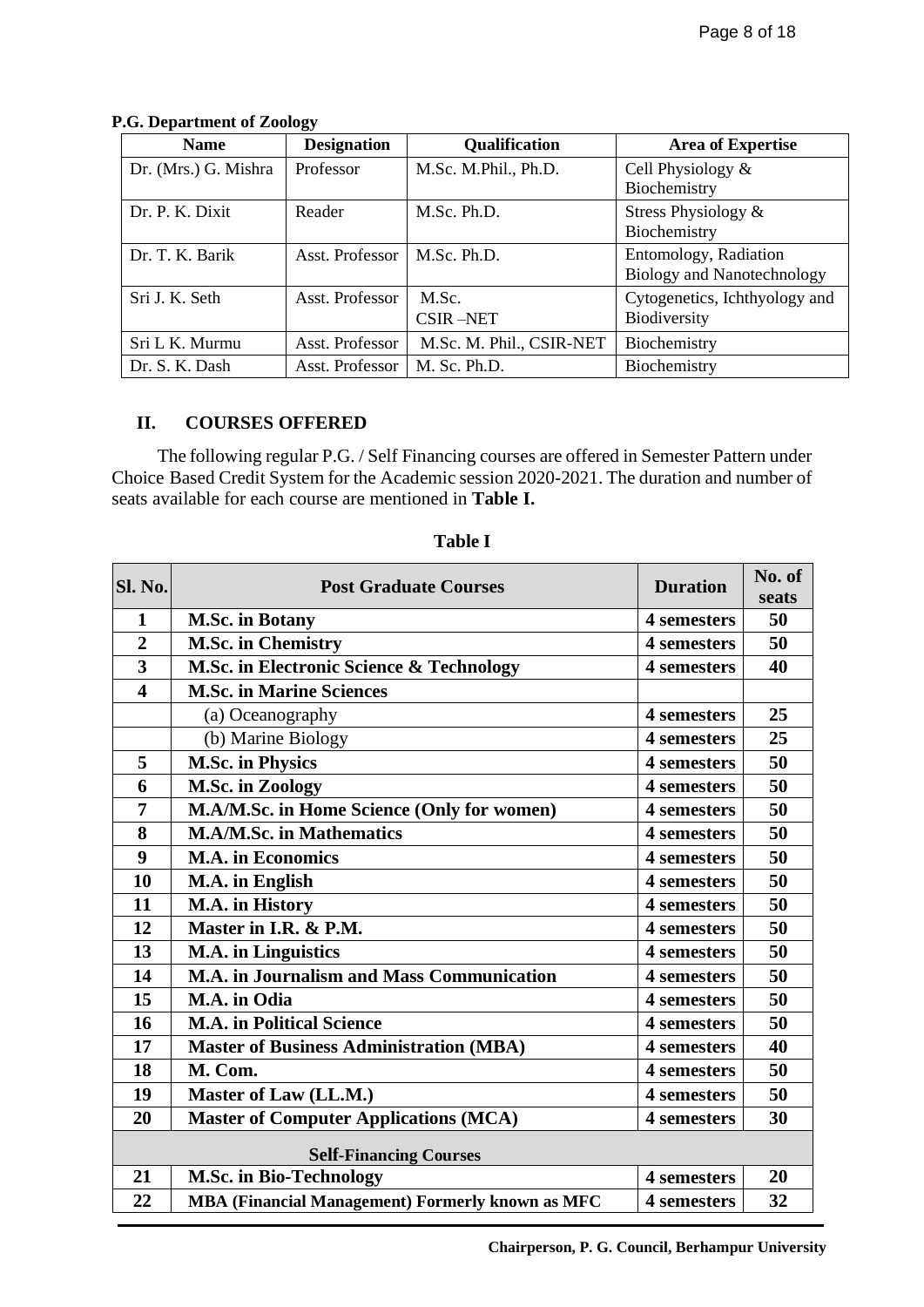| M. Pharma |                                                                |             |  |
|-----------|----------------------------------------------------------------|-------------|--|
|           | <b>Pharmaceutical Analysis and Quality</b><br><b>Assurance</b> | 4 semesters |  |
|           | <b>Pharmaceutics</b>                                           | 4 semesters |  |

#### **Note**:

- **i.** Admission for MCA, MBA and M.Pharma courses will be only through Odisha Joint Entrance Examination (OJEE), 2020
- **ii.** A Master's degree holder of this University or of any other University in India or **abroad shall NOT be considered for admission to M.A./M.Sc./M.Com. courses of this university except for admission into MCA, MBA and Law (LL.M.)**

# **III. FOR ATTENTION OF ALL APPLICANTS**

- i. Before admission for any course, the applicants are advised to go through the Prospectus carefully and visit the University **Website [\(www.bamu.nic.in](http://www.bamu.nic.in/) )** to know more about the University. They are also advised to visit the University Campus, Bhanja Bihar, if so desired, to see for themselves, the available infrastructure and other facilities. If satisfied, they may apply for any of the courses as per their eligibility.
- ii. No individual communication will be sent to a candidate. All Notifications will be posted only on the Berhampur university website and hence, candidates are advised to visit the website from time to time. Once admitted, making any unreasonable demand thereafter shall not be entertained and it shall be treated as an act of indiscipline.
- iii. Mere qualifying the admission test shall not confer the right of taking admission to a candidate, till the verification of all other criteria relating to admission.
- iv. An applicant with criminal antecedents involving moral turpitude shall not be admitted to any course. Suppression of facts in this regard shall make a candidate ineligible and admission of such candidates will be cancelled at anytime.

# **FIELD STUDY, OBSERVATION, INTERNSHIP, etc.**

Students admitted into such courses where the curriculum includes field study, observation, internship, project, industrial visits or working in the sea shall have to undergo all such field study, observation, internship, industrial visits or working in the sea at their **own cost and risk** in accordance with the procedure decided by the Department concerned.

#### **IV. FEES AND CHARGES**

A. The following Annual Course Fee isto be paid by a student at the time of Admission and Readmission in subsequent years:

**The following fees are to be paid at the time of admission.**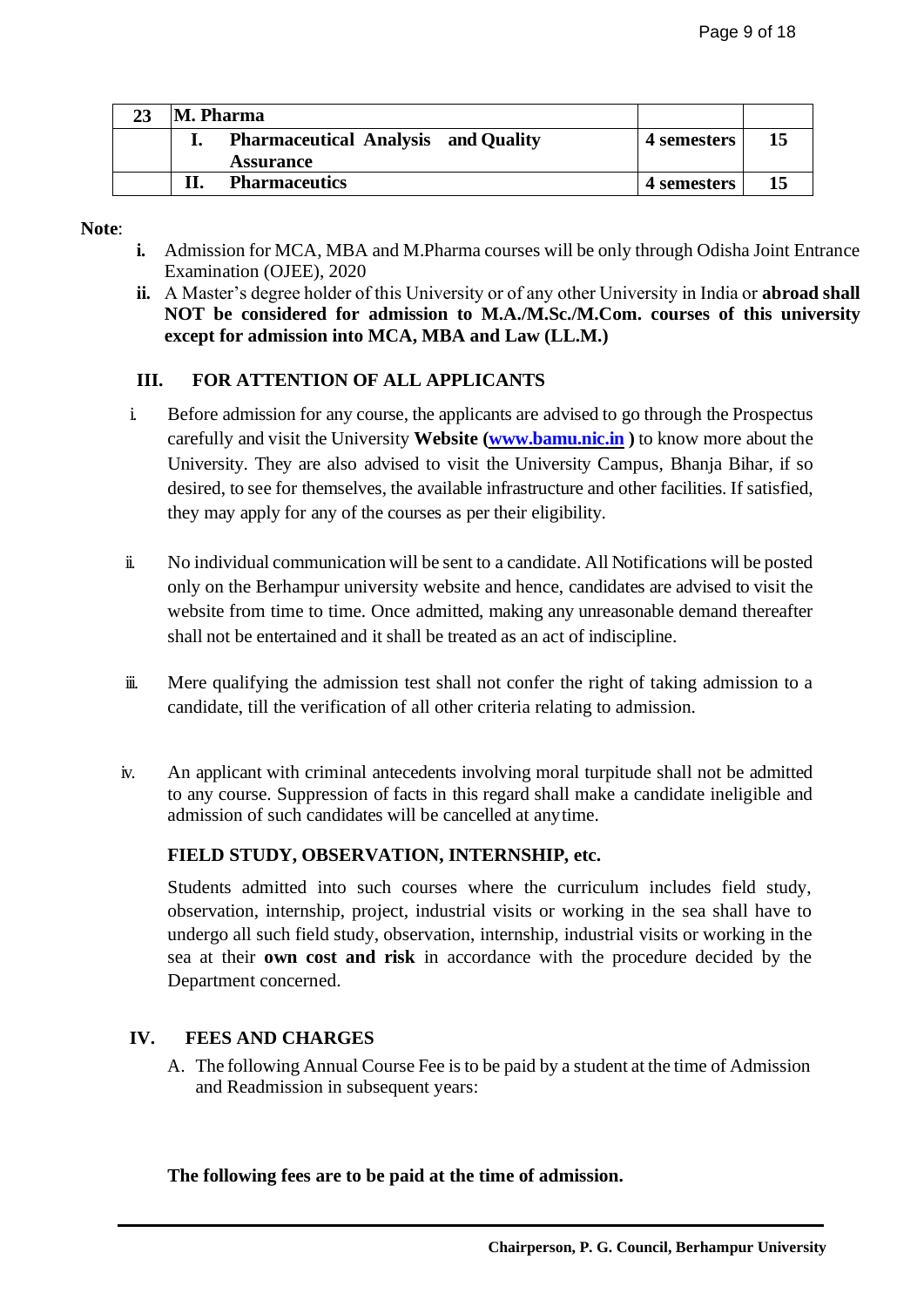| Sl.<br>No.     | <b>Description</b>                                                                                      | <b>Amount</b> |
|----------------|---------------------------------------------------------------------------------------------------------|---------------|
| $\mathbf{1}$   | Tuition fee for 12 months from June 2020 to May 2021, payable in one                                    |               |
|                | installment at the time of admission – <b>Women &amp; SC/ST students are</b>                            | Rs. 168.00    |
|                | exempted from paying Tuition Fee.<br>Science Departments (Rs. $14/- \times 12$ months Other Departments | Rs. 144.00    |
|                | $(Rs. 12/-\times 12$ months)                                                                            |               |
| $\overline{2}$ | Admission fees/ Readmission fees Science Departments:                                                   | Rs.14.00      |
|                | <b>Other Departments</b>                                                                                | Rs.12.00      |
| 3              | <b>University Registration fee</b>                                                                      | Rs.100.00*    |
|                | * Only for students from institutions other than Berhampur University                                   |               |
| 4              | <b>University Recognition fee</b>                                                                       | Rs.100.00*    |
|                | * Only for students from institutions other than Berhampur University                                   |               |
| 5              | Students' Union                                                                                         | Rs.192.00     |
| 6              | <b>Dramatic Association</b>                                                                             | Rs.160.00     |
| $\tau$         | <b>Athletic Association</b>                                                                             | Rs.160.00     |
| 8              | Calendar                                                                                                | Rs.50.00      |
| 9              | Magazine                                                                                                | Rs.50.00      |
| 10             | <b>Identity Card</b>                                                                                    | Rs.50.00      |
| 11             | <b>Abstract of Attendance</b>                                                                           | Rs.10.00      |
| 12             | University Athletic Fee (Sports Council)                                                                | Rs.60.00      |
| 13             | Library Fee                                                                                             | Rs.200.00     |
| 14             | Academic and Other Fee for Science students (one-time)                                                  | Rs.4000.00    |
|                | (except MCA and Home Science)                                                                           |               |
| 15             | <b>Medical Aid</b>                                                                                      | Rs.100.00     |
| 16             | Common Room Fee                                                                                         | Rs.40.00      |
| 17             | <b>NIS</b>                                                                                              | Rs.05.00      |
| 18             | Students' Aid Fund                                                                                      | Rs.25.00      |
| 19             | Fee for Cultural Activities (University)                                                                | Rs.40.00      |
| 20             | <b>Red Cross</b>                                                                                        | Rs.5.00       |
| 21             | Social Service (NSS)                                                                                    | Rs. 10.00     |
| 22             | Utility Fee (one-time)                                                                                  | Rs. 1000.00   |

# **: Exemption to the following disabled category of students**

- i. Blind students who use Braille for studies
- ii. Hearing impaired and dumb students
- iii. Orthopedically handicapped students with disability of more than 75 percent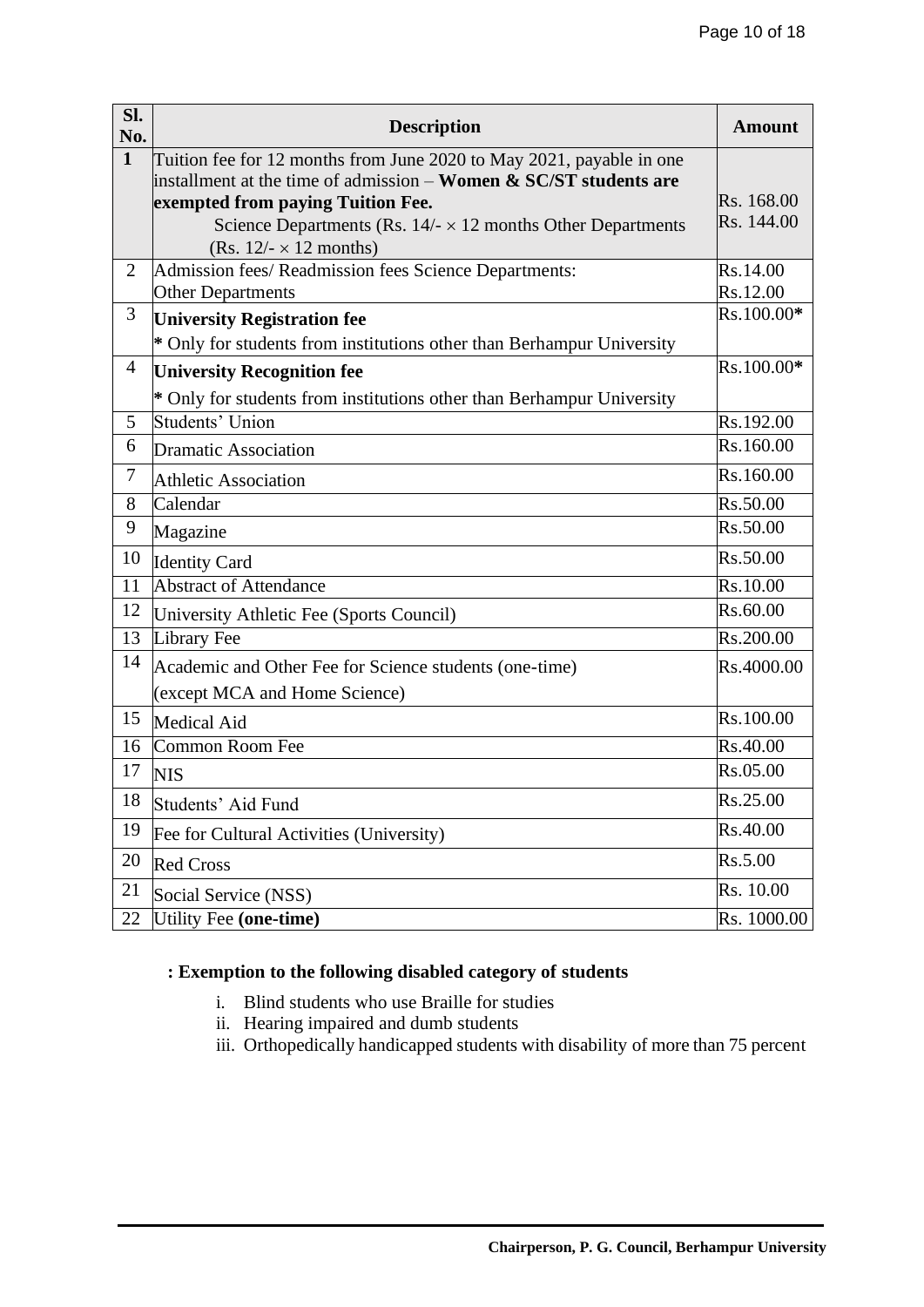#### **Fees to be exempted**

| 1. Tuition Fees For Science students                 | Rs. 168 |
|------------------------------------------------------|---------|
| 2. Admission / readmission Fees For Science students | Rs. 14  |
| 3. Tuition Fees For other departments                | Rs. 144 |
| 4. Admission / readmission Fees For other Rs. 12     |         |
| departments                                          |         |

- **N.B. For candidates seeking admission into Post Graduation course in Odia shall be exempted from Admission fees vide office letter no. HE-FE-I (B) - policy-I/2018/1340/HE, BBSR dated 12-01-18.**
- **B. Additional fees to be paid for courses offered by the following departments as indicated below:**
	- **(i) Department of Business Administration**: A student seeking admission into MBA course, has to pay a sum of Rs. 26,000/- (Rupees Twenty Six Thousand) only towards academic and other fees to the University, part of which he/she has already deposited at the time of **OJEE-2020** counselling**.** The remaining amount has to be deposited to the University at the time of admission along with the original money receipt of the amount paid at the OJEE counselling centre. In the subsequent years, at the time of readmission (i.e., in the second year) students have to pay a sum of Rs. 26,000/- (Rupees Twenty Six Thousand) only to the University.

Besides, students seeking admission/readmission have to pay the other fees prescribed by the University as at SL. NO. IV.

**(ii) Department of Computer Science**: A student seeking admission into MCA course, has to pay a sum of Rs.26,000/- (Rupees Twenty Six Thousand) only towards academic and other fees to the University, part of which he/she has already deposited at the time of **OJEE-2020** counselling. The remaining amount has to be deposited to the University at the time of admission along with the original money receipt of the amount paid at the OJEE counselling centre. In the subsequent year, at the time of readmission students have to pay a sum of Rs. 26,000/- (Rupees Twenty Six Thousand) only to the University.

Besides, students seeking admission/readmission have to pay the other fees prescribed by the University as at SL. NO. IV.

- **(iii) Department of IR & PM:** Students seeking admission into Masters in I.R. and P.M. course, have to pay at the time of admission, a **one-time academic and other fee** of Rs. 10,000/- (Rupees Ten thousand) only in addition to the fees prescribed by the University as at SL. NO. IV. The payment isto be made **through SB Collect mode,** i.e. online payment.
- **(iv) Department of Journalism and Mass Communication:** Students seeking admission into M.A. in Journalism and Mass Communication course, have to pay at the time of admission, a **one-time academic and other fee** of Rs.2,000/- (Rupees Two Thousand) only in addition to the fees prescribed by the University as at SL. NO. IV above. The payment is to be made **through SB Collect** mode i.e. online payment.
- C. **Department Seminar Fee:** The students may have to pay a seminar fee and Alumni fee, if any, to the Head of the Department as decided by the concerned Department.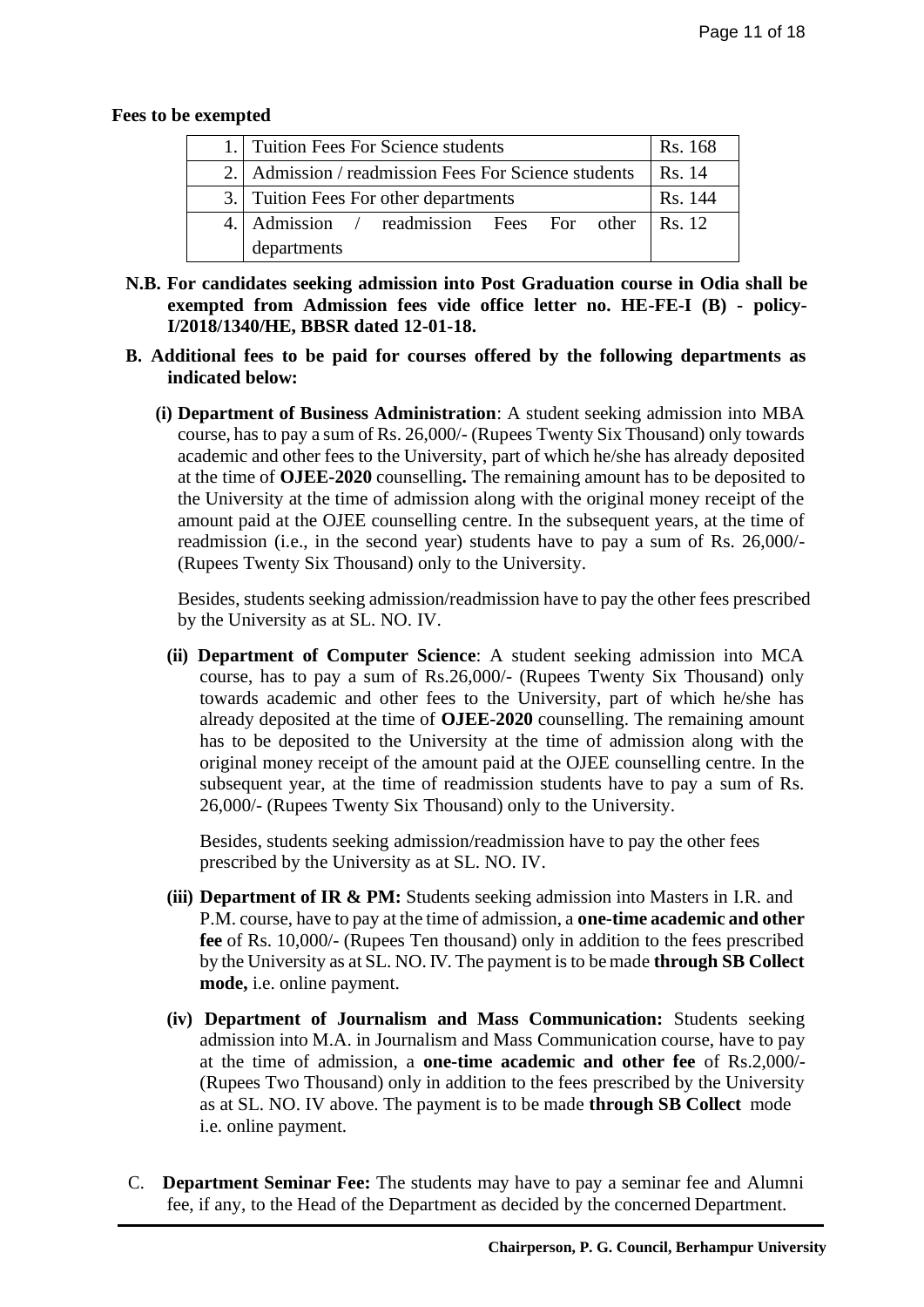D. **Computer Laboratory Fee:** Students offered a course on computer application/ Computer practical in different departments shall have to pay Rs. 600.00 (Rupees Six Hundred) only per annum to the concerned Head of the Department to be utilised for maintenance of computers and peripherals.

**Fees mentioned at C & D above are to be collected through Bank Draft / Bank Deposit by the respective Head / Coordinator and kept in a separate account of the concerned department.**

# **V. FEE FOR THE SELF-FINANCING COURSES:**

**The following Annual Course Fee is to be paid at the time of Admission as well as Readmission in subsequent years.**

| Course                             | Fee                                          |  |  |
|------------------------------------|----------------------------------------------|--|--|
| M. Sc. in Bio-Technology           | Rs. 40,000/- per year                        |  |  |
| <b>MBA</b> (Financial Management)  | Rs. 30,000/- per year                        |  |  |
| Formerly known as MFC              |                                              |  |  |
| L.L.M (offered by the Lingaraj Law | Rs. 11,750/- per year                        |  |  |
| College, Berhampur)                |                                              |  |  |
| M. Pharm.                          | Rs. 60,000/- per year                        |  |  |
|                                    | (The above fee includes the fee deposited at |  |  |
|                                    | the time of Counselling at Odisha JEE-       |  |  |
|                                    | 2019)                                        |  |  |

### **NB: Fee once collected at the time of admission/re-admission shall not be refunded under any circumstance.**

# **VI. HOSTEL FACILITIES**

At present, the University has limited hostel accommodation for boys and girls. Accommodation in the Hostels cannot be claimed as a matter of right. Students seeking hostel accommodation shall have to apply to the concerned Head of the Department for admission into the hostel at the time of submission of original documents. Hostel seats will be allotted to *bona fide* admitted students based on merit list of the respective courses.

However, students residing at a distance of above 25 Kms. from the campus shall be given preference over other students. The respective Head of the departments / Coordinators / Directors have to finalise the list of students based on the above principle by approving the final list in the respective Staff Council and send the list to the Warden P.G. Hostels for allotment of seats subject to availability. Further, irrespective of their positions in the merit list of admission into respective departments, the SC/ST/PH students will be given preference for admission into hostel.

The Heads / Coordinators/ Directors will act as local guardian, if no local guardian is provided by any student at the time of admission into the hostel.

The Warden is authorised to frame any other Rule(s) as and when required for admission and smooth administration of hostels. The decision of the Warden shall be final in all matters concerning admission/ readmission of boarders in the hostels.

Accommodation of temporary guests in the hostel may be considered by the Warden and such boarders have to deposit guest fees to the respective hostel @ Rs. 100/- per person per day.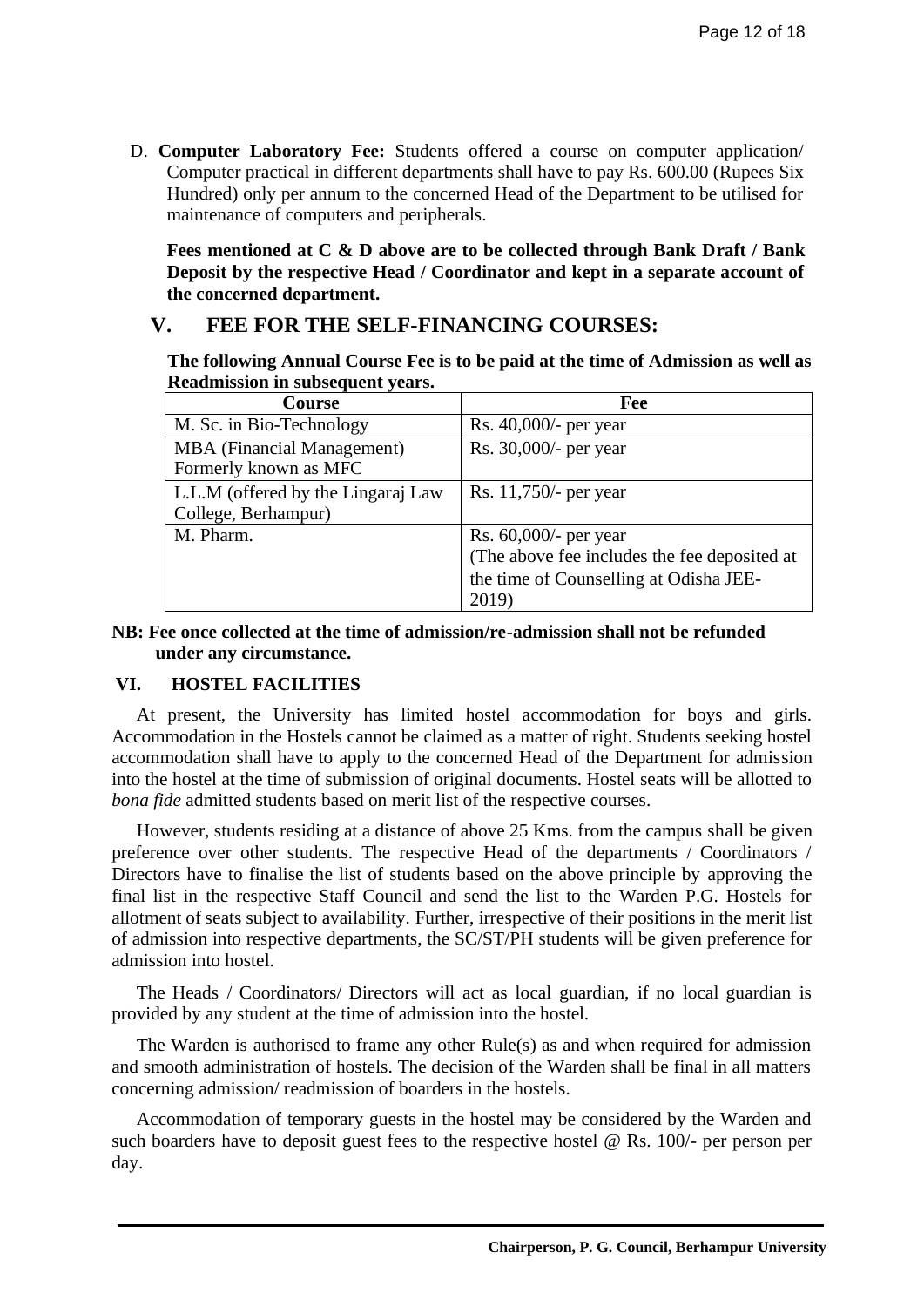| $\overline{\mathbf{A}}$ | (i) | <b>Hostel Admission Fees</b>                                      | Rs. 100   | Total Rs. 3,300/-payment in                                                                       |
|-------------------------|-----|-------------------------------------------------------------------|-----------|---------------------------------------------------------------------------------------------------|
|                         |     | (ii) Hostel Maintenance Fees                                      | Rs. 200   | form of SB Collect at the                                                                         |
|                         |     | (iii) Electricity and Water Charges $\omega$ Rs. 150<br>per month | Rs. 1800  | of admission<br>and<br>time<br>readmission                                                        |
|                         |     | $(iv)$ Hostel Rent @ Rs. 100/- per month                          | Rs.1200   |                                                                                                   |
| $\overline{\mathbf{B}}$ | (i) | Hostel Caution Money (refundable)                                 | Rs. 500   | One time collection at the                                                                        |
|                         |     | (ii) Mess Advance (refundable)                                    | Rs. 1500  | Office<br>оf<br>the<br>Superintendents of<br>the<br>concerned hostels at the<br>time of admission |
| $\overline{\mathbf{C}}$ | (i) | Hostel Annual Day                                                 | Rs. 300   | Total of Rs. 4.550/- $(B + C)$                                                                    |
|                         |     | (ii) Hostel Common Room Charges                                   | Rs. 200   | $= 2000/- + 2550/-$ to be                                                                         |
|                         |     | (iii) Hostel Games, Sports and Gym                                | Rs. 100   | Deposited by the boarders in                                                                      |
|                         |     | (iv) Hostel Establishment Charges $\omega$ Rs. 100/-              | Rs.1200   | the respective hostels at the                                                                     |
|                         |     | per month                                                         |           | of admission<br>time<br>and                                                                       |
|                         |     | (v) Maintenance Fee                                               | Rs. 300   | readmission into the hostels                                                                      |
|                         |     | (vi) Magazine                                                     | Rs. 100   | in the shape of Bank Draft /                                                                      |
|                         |     | (vii) Identity Card for Boarders                                  | 50<br>Rs. | <b>Bank Deposit.</b>                                                                              |
|                         |     | (viii)Medical Aid                                                 | Rs. 200   |                                                                                                   |
|                         |     | (ix) Republic and Independence Day                                | Rs. 100   |                                                                                                   |

The following fees are to be paid at the time of **admission** of students to Part-I and **readmission** to Part II into the hostel:

It is compulsory for the hostel boarders to pay the monthly mess charges as may be determined by the Hostel Superintendents. The bill for every month has to be settled by the 10<sup>th</sup> of the following month and a mess clearance certificate obtained from the Hostel Superintendent concerned. Violation of this rule, or any default in regular payment of mess and other hostel charges may lead to the termination of boarder ship.

The examination results of the defaulting boarders shall be withheld, if the certificate of clearance in respect of payment of mess dues etc. issued by the Hostel Superintendent concerned is not produced before the Controller of Examinations at the time of finally leaving the hostel or publication of results, whichever is earlier.

Boarders shall abide by the rules of the hostel prescribed from time to time by the University. In all matters pertaining to hostels, the decision of the Warden shall be final.

### **N.B: Fees once collected at the time of admission/readmission shall not be refunded under any circumstance.**

#### **VII. DISPUTES**

All disputes concerning admission and studentship are subject to the exclusive jurisdiction of the Civil Courts and legal forum at Berhampur (Ganjam).

All admissions are provisional and can be cancelled at any time for any valid reason such as misconduct, forgery, etc.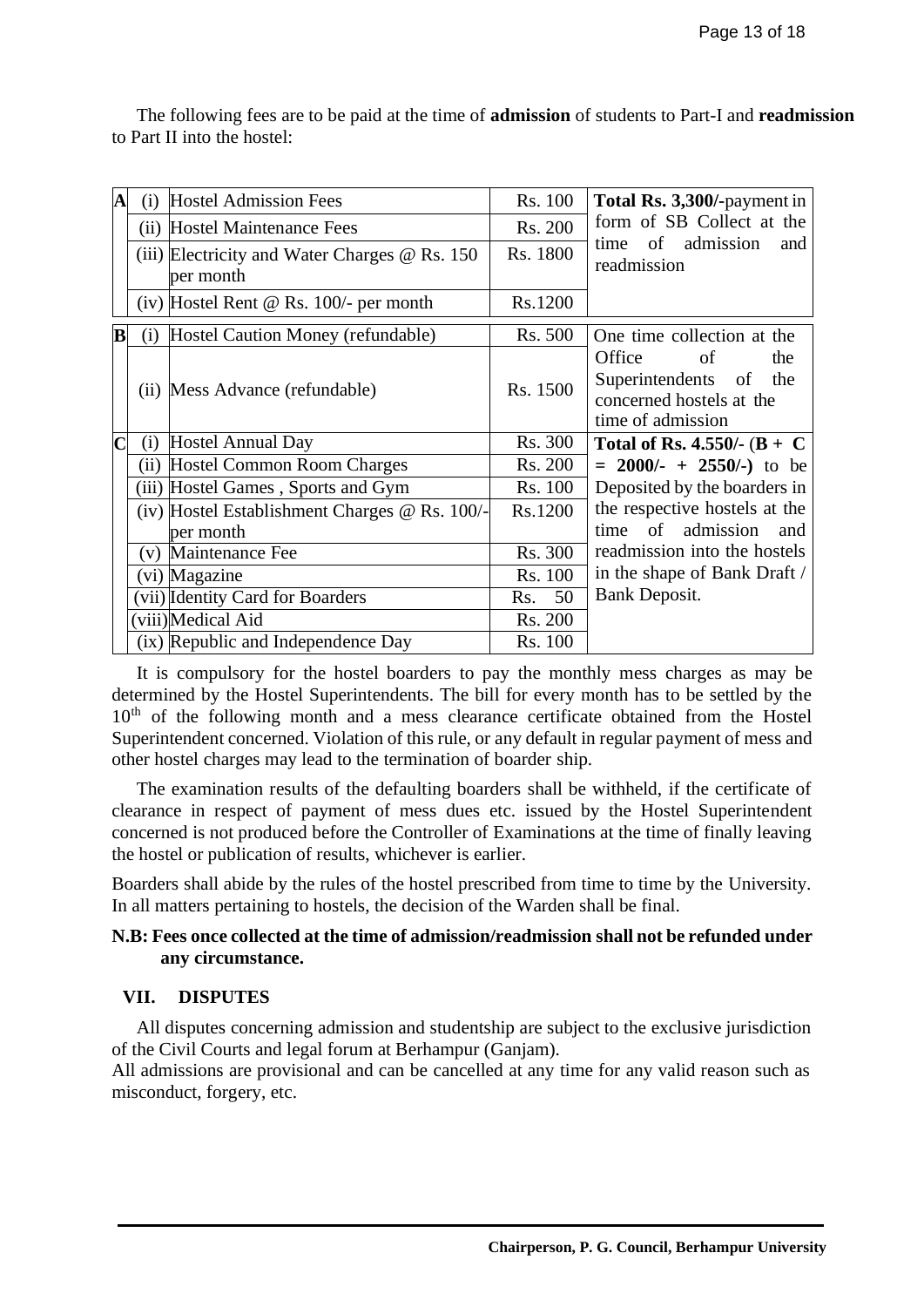# **VIII. ANTI RANGING POLICIES**

Ragging in any form is strictly prohibited. Severe action shall be taken as per rules against those involved in ragging. As per the U.G.C guide line 6.1 (d  $\&$  e) of the regulation (F-1-16/2007 (CPP –II/dated 17 June 2009), it is mandatory for all the applicants to submit an affidavit in a non-judicial stamp paper as per the prescribed *proforma* enclosed in the prospectus, if admitted.

> **CHAIRPERSON, P.G. COUNCIL Berhampur University**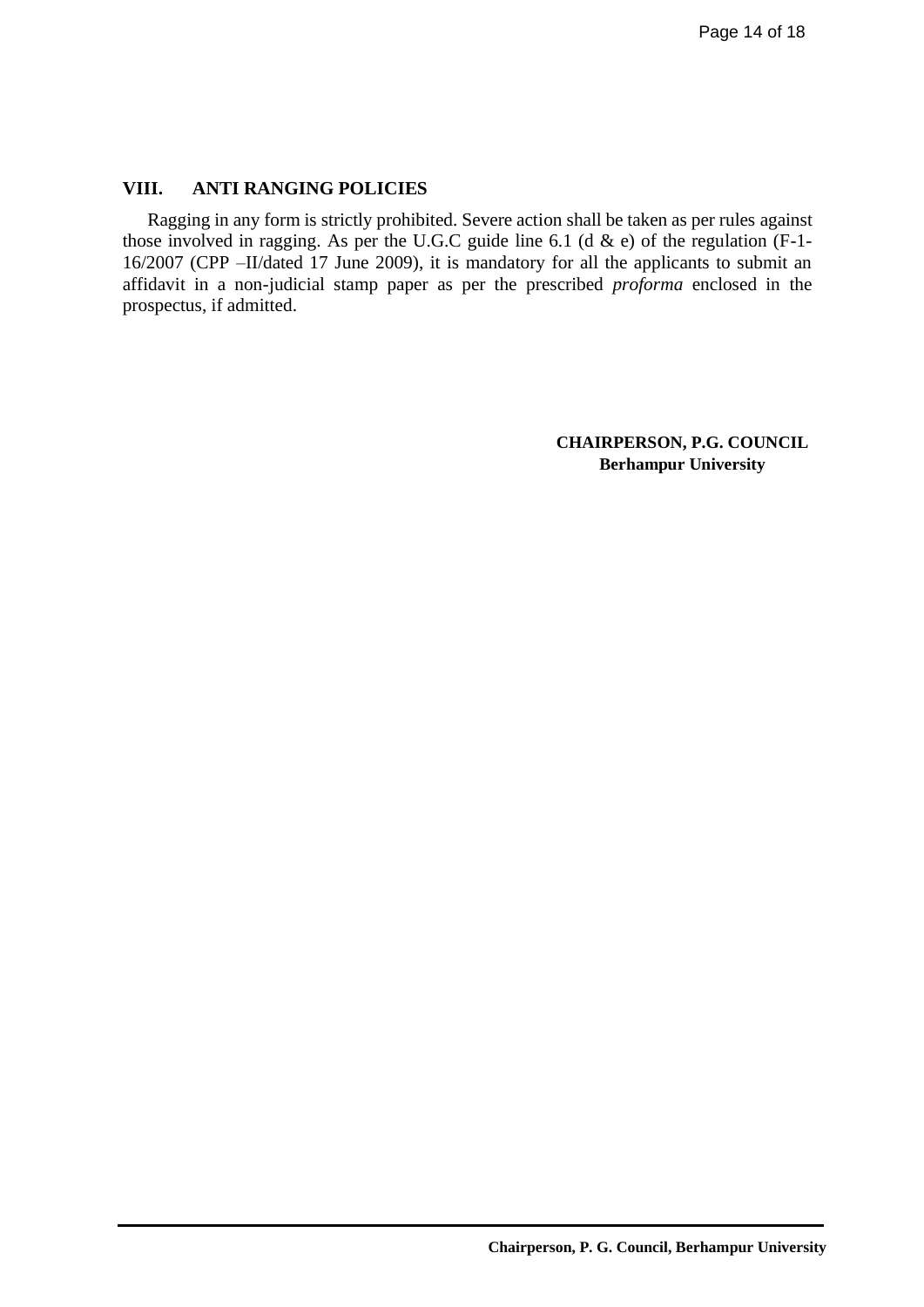### **ANNEXTURES TO BESUBMITTED AT THE TIME OF ADMISSION**

#### **ANNEXURE - I**

#### **AFFIDAVIT BY THE STUDENT**

1. I ………………………………………… (*full name of student with admission/registration/enrolment number*) s/o d/o Mr./Mrs./Ms.

…………………………………………………, having been admitted to

…………………………………..(*name of the institution)*, have received a copy of the UGC Regulations on Curbing the Menace of Ragging in Higher Educational Institutions, 2009, (*hereinafter called the "Regulations"*) carefully read and fully understood the provisions contained in the said Regulations.

- 2. I have, in particular, perused clause 3 of the Regulations and am aware as to what constitutes ragging.
- 3. I have also, in particular, perused clause 7 and clause 9.1 of the Regulations and am fully aware of the penal and administrative action that is liable to be taken against me in case I am found guilty of or abetting ragging, actively or passively, or being part of a conspiracy to promote ragging.
- 4. I hereby solemnly aver and undertake that a) I will not indulge in any behaviour or act that may be constituted as ragging under clause 3 of the Regulations. b) I will not participate in or abet or propagate through any act of commission or omission that may be constituted as ragging under clause 3 of the Regulations.
- 5. I hereby affirm that, if found guilty of ragging, I am liable for punishment according to clause 9.1 of the Regulations, without prejudice to any other criminal action that may be taken against me under any penal law or any law for the time being in force.
- 6. I hereby declare that I have not been expelled or debarred from admission in any institution in the country on account of being found guilty of, abetting or being part of a conspiracy to promote, ragging; and further affirm that, in case the declaration is found to be untrue,I am aware that my admission is liable to be cancelled.

Declared this day of month of year.

Signature of deponent Name:

#### **VERIFICATION**

Verified that the contents of this affidavit are true to the best of my knowledge and no part of the affidavit is false and nothing has been concealed or misstated therein. Verified at …………….(place) on this the …….(day) of ……..(month),….................(year) .

Signature of deponent

Solemnly affirmed and signed in my presence on this the ………… (day) of …………….(month),........................ (year ) after reading the contents of this affidavit.

OATH COMMISSIONER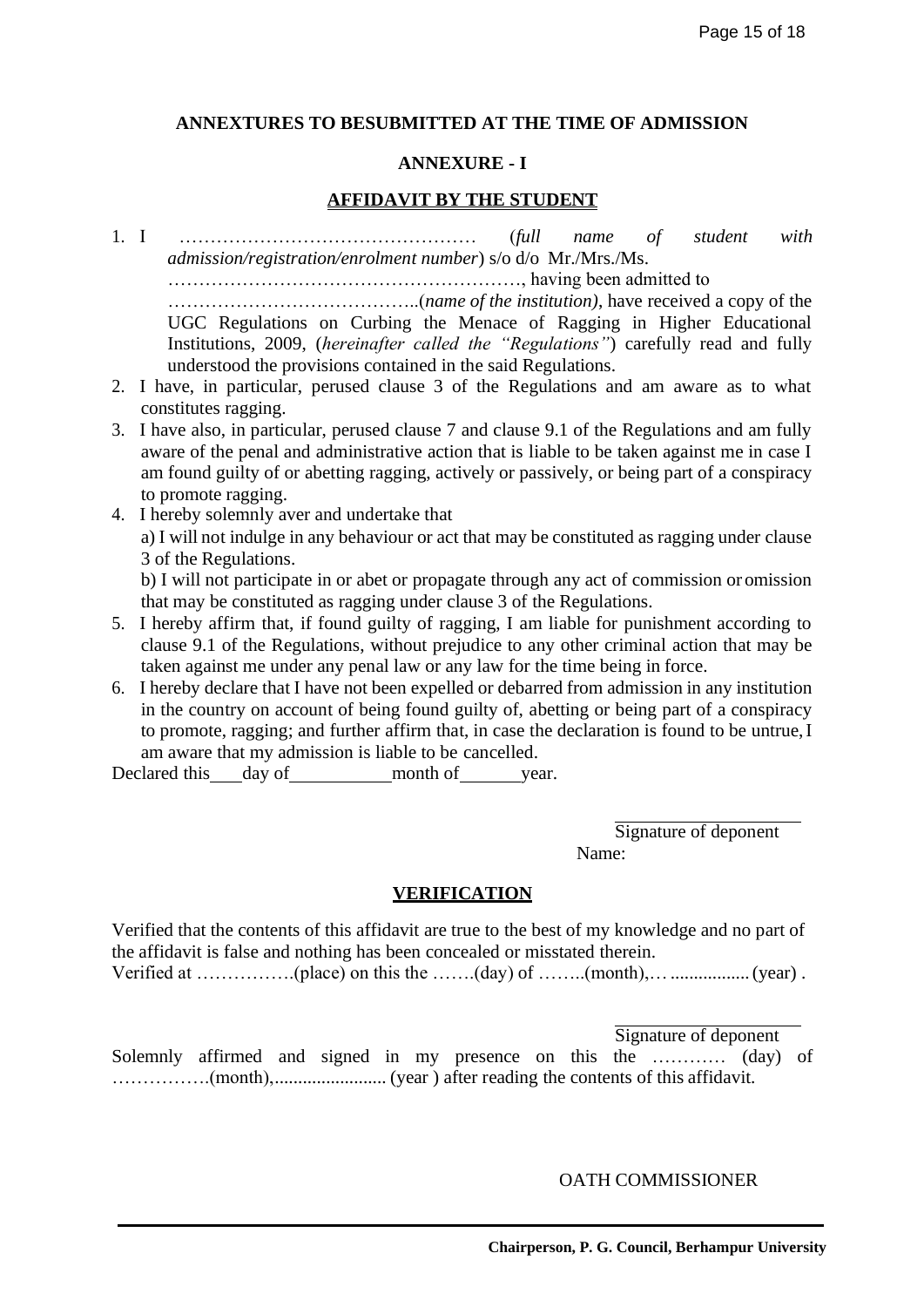# **ANNEXURE - II**

#### **AFFIDAVIT BY PARENT/GUARDIAN**

1. I, Mr. /Mrs. /Ms. …………………………………………………………… (*full name of parent/guardian*) father/mother/guardian

of…………………………………………….. (*full name of student with admission/registration/enrolment number*), having been admitted to ………………………..………(*name of the institution*), have received a copy of the UGC Regulations on Curbing the Menace of Ragging in Higher Educational Institutions, 2009, (*hereinafter called the "Regulations"*), carefully read and fully understood the provisions contained in the said Regulations.

- 2. I have, in particular, perused clause 3 of the Regulations and am aware as to what constitutes ragging.
- 3. I have also, in particular, perused clause 7 and clause 9.1 of the Regulations and am fully aware of the penal and administrative action that is liable to be taken against my ward in case he/she is found guilty of or abetting ragging, actively or passively, or being part of a conspiracy to promote ragging.
- 4. I hereby solemnly aver and undertake that
	- a) My ward will not indulge in any behaviour or act that may be constituted as ragging under clause 3 of the Regulations.
	- b) My ward will not participate in or abet or propagate through any act of commission or omission that may be constituted as ragging under clause 3 of the Regulations.
- 5. I hereby affirm that, if found guilty of ragging, my ward is liable for punishment according to clause 9.1 of the Regulations, without prejudice to any other criminal action that may be taken against my ward under any penal law or any law for the time being in force.
- 6. I hereby declare that my ward has not been expelled or debarred from admission in any institution in the country on account of being found guilty of, abetting or being part of a conspiracy to promote, ragging; and further affirm that, in case the declaration is found to be untrue, the admission of my ward is liable to be cancelled.

Declared this day of month of year.

Signature of deponent Name: Address:

Telephone/Mobile No.:

#### **VERIFICATION**

Verified that the contents of this affidavit are true to the best of my knowledge and no part of the affidavit is false and nothing has been concealed or misstated therein.

Verified at ………………….. (Place) on this the …..(Day) of …. (Month),...............(Year).

Signature of deponent

Solemnly affirmed and signed in my presence on this the ……… (Day) of ……………(month),.................. (year ) after reading the contents of this affidavit.

OATH COMMISSIONER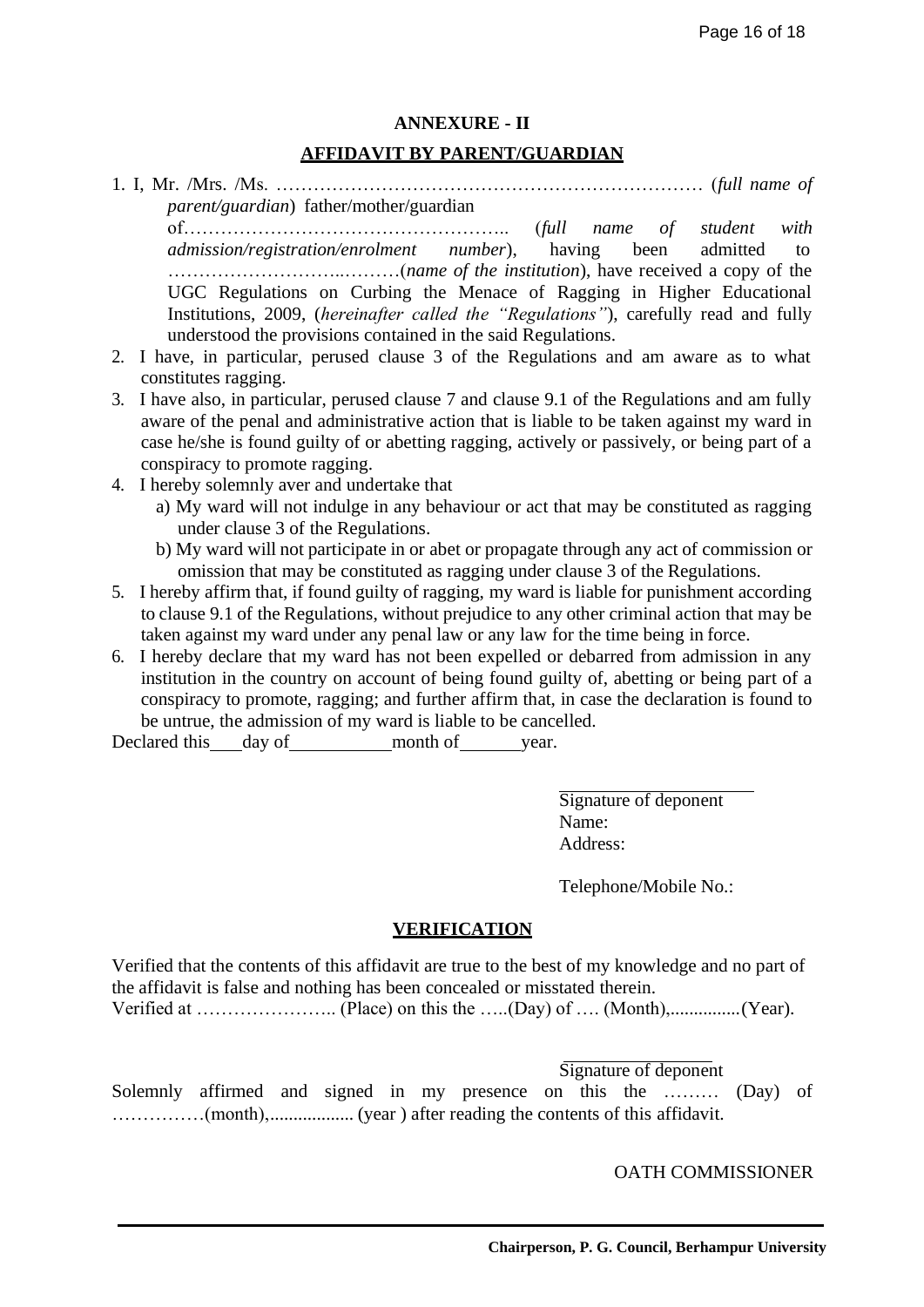# **ANNEXURE - III**

# **DECLARATION FOR ALL APPLICANTS**

- 1. I Mr/Ms..................................................................................................................... do hereby declare that I am aware of the provision that students admitted to the M.A./M.Sc./M.Com/LL.M./D.T.I.M./D.R.L./MBA/MCA courses are not permitted to take concurrent admission in any other course(s) or appear at any other examination so long as they continue their studies in the concerned courses, and until they have fully appeared at the said examinations.
- 2. I do hereby declare that I have not been admitted to any other course(s) nor shall I appear at any other examination as long as I continue my studies in the course, if admitted.
- 3. I do hereby further declare that I am not serving in any Government (Central or State) Organization, Corporation or Undertaking or employed otherwise.
- 4. If at any time it is found that I have violated the above conditions, I shall be liable to forfeit my seat, cancellation of my admission and such other penal action as may be considered appropriate by the University.

#### **Date**: **Full Signature of the Applicant**

### **ANNEXURE - IV**

#### **DECLARATION FOR LL.M. COURSE**

I Mr./Ms ……………………………………………………… seeking admission to LL.M. Course in the Dept. of Law, Berhampur University do hereby declare that I am not practicing at the Bar or serving any Government (Central or State) Organization, Corporation or Undertaking or employed otherwise.

In case it is found that I am practicing as advocate at the Bar or serving in any Government (Central or State) Organization, Corporation or Undertaking or employed otherwise, as aforesaid, I shall be liable to forfeit my seat, cancellation of my admissionand such other penal action as may be considered appropriate by the University.

#### **Date: Full Signature of the Applicant**

# **ANNEXURE – V**

#### **AFFIDAVIT BY THE CANDIDATE**

I, Mr/Ms.................................................................do here by declare that I have no criminal antecedents involving moral turpitude. If found suppressing of any facts in this regard shall lead to cancellation of my admission and I shall be liable for any penal action or penalties as the University may deem fit.

**Date: Signature of the Applicant**